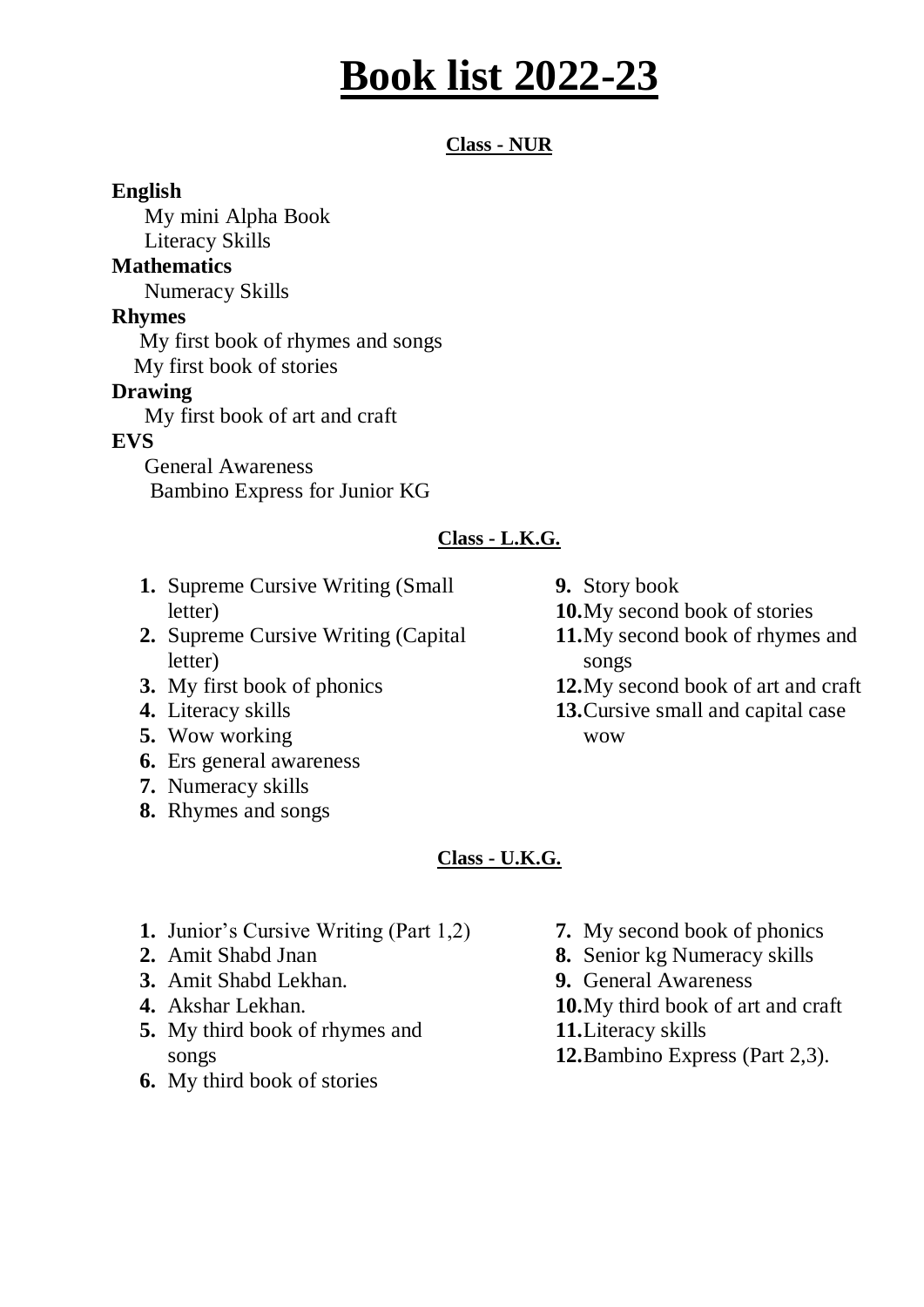# **ENGLISH**

| 1. Amber- A multi skill course in English                                            | Indiannica Learning. |
|--------------------------------------------------------------------------------------|----------------------|
| 2. Amber- A multi skill course in English work-book Indiannica Learning.             |                      |
| 3. Amber- A multi skill course in English literature reader____ Indiannica Learning. |                      |
|                                                                                      |                      |
| 4. Climb with Cornerstone Grammar and composition skills------------------Pearson    |                      |
|                                                                                      |                      |

### **HINDI**

| 2. Mai or mera vyakarn New Saraswati house       |  |
|--------------------------------------------------|--|
| 3. Sumedh Hindi lekhan------------------Trimurti |  |

### **PUNJABI**

# **MATHEMATICS**

|--|--|--|--|--|--|--|--|

### **GENERAL SCIENCE**

**1. Expanded universal science- -----------------------Pearson**

### **COMPUTER**

**Cyber Tools.....................................................................Kips** 

### **SOCIAL STUDIES**

|--|--|

# **GENERAL KNOWLEDGE**

**Indiannica Learning(knowledge for sure) ……………………………. Britanica**

### **Moral Science**

Values in Action............................................................. Better Yourself Books

### **Drawing/Craft**

PAC Book Pragaya's Art and Craft ……………………… Pragaya Prakashan

**English Story Book**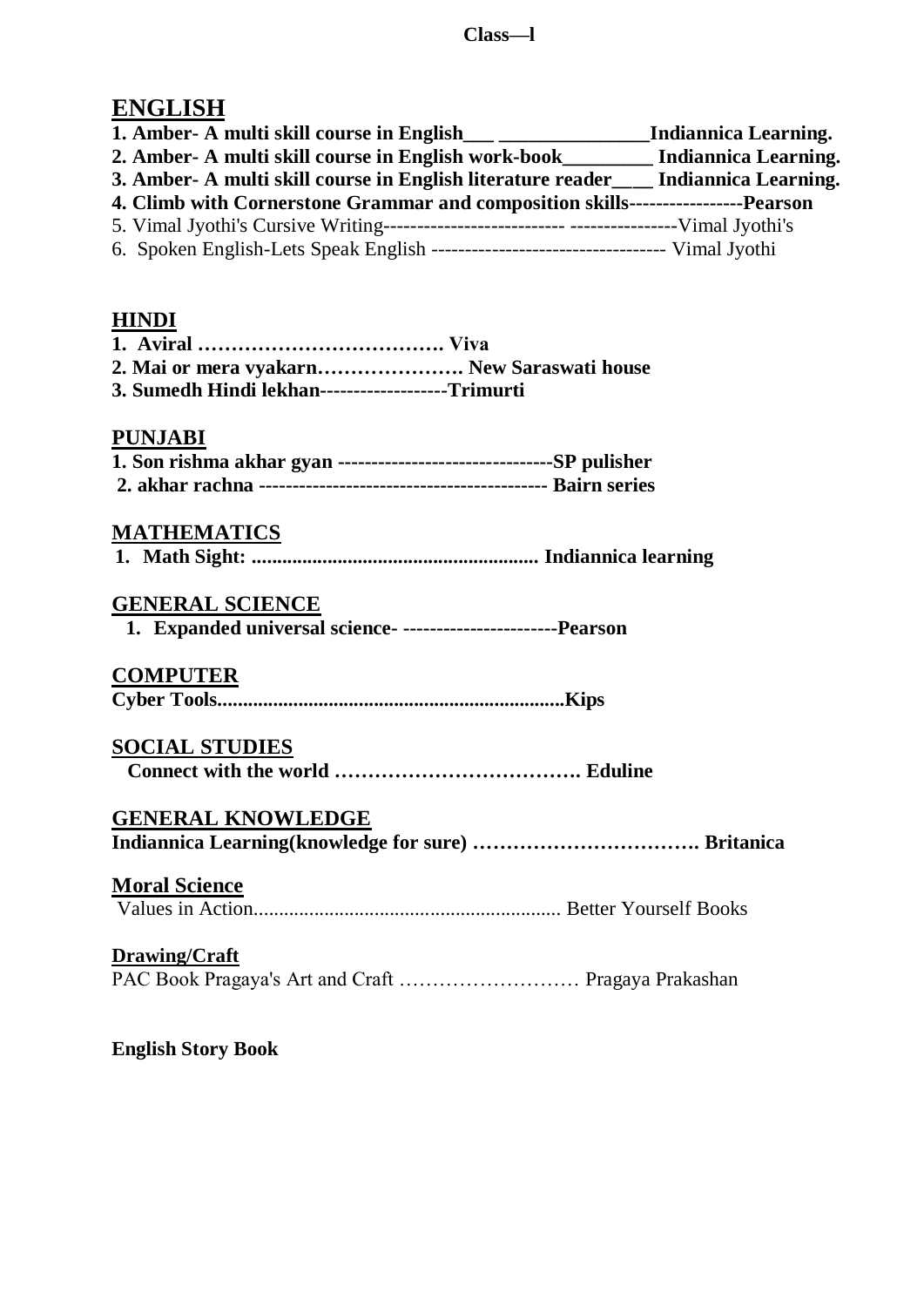# **Class –II**

| <b>English</b><br>1. Amber- A multi skill course in English___ ___________________Indiannica Learning. |  |
|--------------------------------------------------------------------------------------------------------|--|
| 2. Amber- A multi skill course in English work-book________ Indiannica Learning.                       |  |
| 3. Amber- A multi skill course in English literature reader___ Indiannica Learning.                    |  |
| 4. Climb with Cornerstone Grammar and composition skills------------------pearson                      |  |
|                                                                                                        |  |
|                                                                                                        |  |
| Hindi                                                                                                  |  |
|                                                                                                        |  |
| 2. Mai or mera vyakarn New Saraswati house                                                             |  |
| 3. Sumedh Hindi lekhan-------------------Trimurti                                                      |  |
| <b>Mathematics</b>                                                                                     |  |
|                                                                                                        |  |
|                                                                                                        |  |
|                                                                                                        |  |
| <b>General Science</b>                                                                                 |  |
| 1. Expanded universal science- ---------------------------Pearson                                      |  |
|                                                                                                        |  |
| <b>Social Studies</b>                                                                                  |  |
|                                                                                                        |  |
|                                                                                                        |  |
| Punjabi: 1. Son Rishmaa swar Gyan---SP Books                                                           |  |
|                                                                                                        |  |
|                                                                                                        |  |
| <b>General Knowledge</b>                                                                               |  |
|                                                                                                        |  |
|                                                                                                        |  |
| <b>Computer</b>                                                                                        |  |
|                                                                                                        |  |
| <b>Moeal Science</b>                                                                                   |  |
|                                                                                                        |  |
|                                                                                                        |  |
| <b>Drawing/Craft</b>                                                                                   |  |
| PAC Book Pragaya's Art and Craft  Pragaya Prakashan                                                    |  |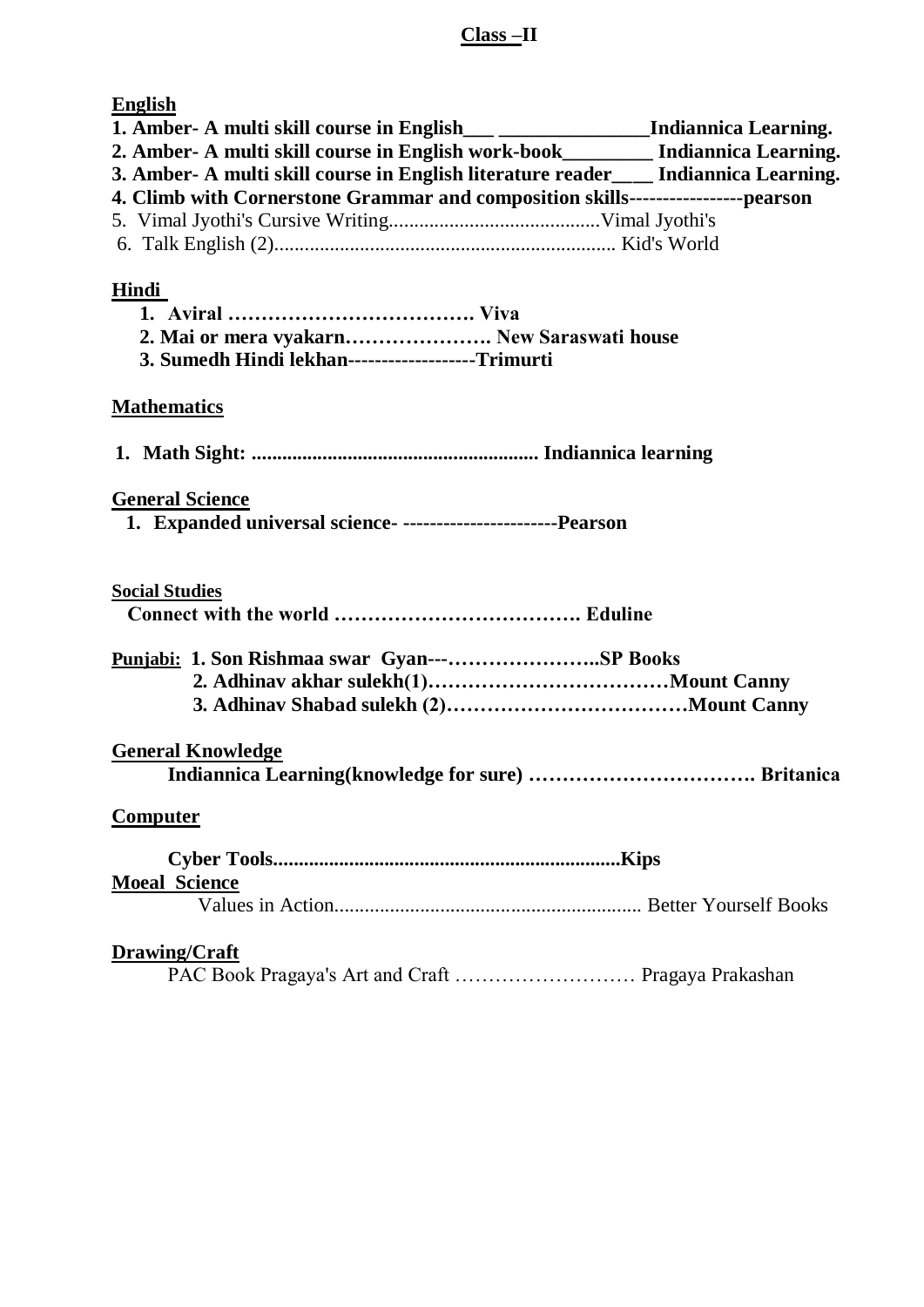### **Class – III**

**English**

|                                                                                       | Indiannica Learning. |
|---------------------------------------------------------------------------------------|----------------------|
| 2. Amber- A multi skill course in English work-book had also Indiannica Learning.     |                      |
| 3. Amber- A multi skill course in English literature reader ____ Indiannica Learning. |                      |
| 4. Climb with Cornerstone Grammar and composition skills--------------------pearson   |                      |
|                                                                                       |                      |
|                                                                                       |                      |
|                                                                                       |                      |

# **Hindi**

| 2. Mai or mera vyakarn New Saraswati house                      |
|-----------------------------------------------------------------|
| 3. Sumedh Hindi lekhan-------------------Trimurti               |
| <b>Punjabi_1.Navroop Punjabi pathmala-0navroop publications</b> |
| <b>Mathematics</b>                                              |
|                                                                 |
| <b>General Science</b>                                          |
| Expanded universal science- ------------------------Pearson     |
| <b>Social Studies</b>                                           |
|                                                                 |
| Computer                                                        |
| <b>General Knowledge</b>                                        |
|                                                                 |
|                                                                 |
| <b>Moral Science</b>                                            |
|                                                                 |
| <b>Drawing/Craft</b>                                            |
| PAC Book Pragaya's Art and Craft  Pragaya Prakashan             |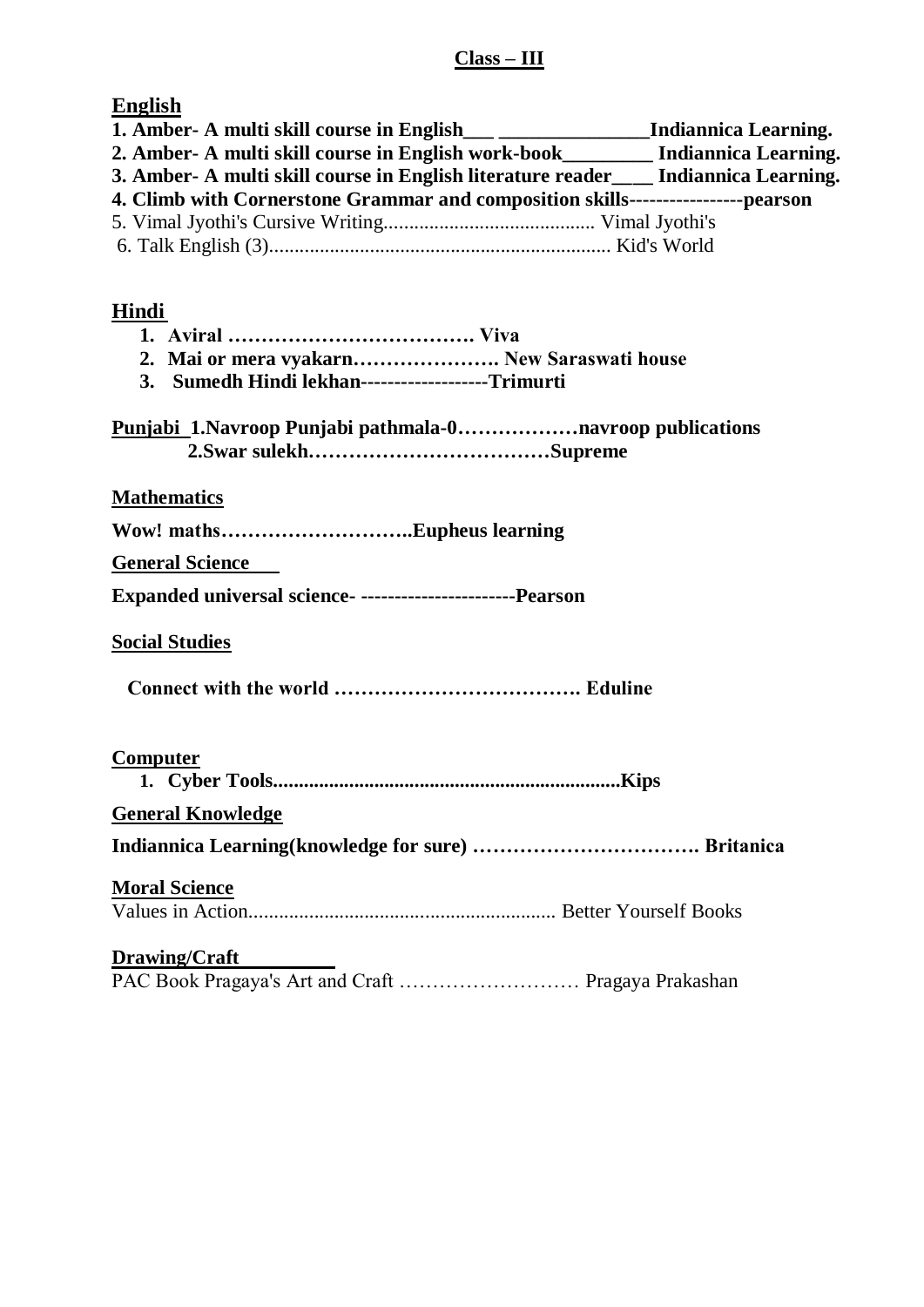**English**

| Ендиэн                                                                                 |  |  |  |  |
|----------------------------------------------------------------------------------------|--|--|--|--|
| 1. Amber- A multi skill course in English___ _____________________Indiannica Learning. |  |  |  |  |
| 2. Amber- A multi skill course in English work-book________ Indiannica Learning.       |  |  |  |  |
| 3. Amber- A multi skill course in English literature reader___ Indiannica Learning.    |  |  |  |  |
| 4. Climb with Cornerstone Grammar and composition skills------------------pearson      |  |  |  |  |
|                                                                                        |  |  |  |  |
|                                                                                        |  |  |  |  |
|                                                                                        |  |  |  |  |
| Hindi                                                                                  |  |  |  |  |
|                                                                                        |  |  |  |  |
|                                                                                        |  |  |  |  |
| 2. Mai or mera vyakarn New Saraswati house                                             |  |  |  |  |
| 3. Sumedh Hindi lekhan-------------------Trimurti                                      |  |  |  |  |
|                                                                                        |  |  |  |  |
|                                                                                        |  |  |  |  |
| <b>Punjabi 1. Navroop Punjabi pustak-2 navroop publications</b>                        |  |  |  |  |
| 2. Son Rishma vyakarn-1SP Books                                                        |  |  |  |  |
| 3. Punjabi sulekh-1 Supreme                                                            |  |  |  |  |
| <b>Mathematics</b>                                                                     |  |  |  |  |
|                                                                                        |  |  |  |  |
|                                                                                        |  |  |  |  |
| <b>General Science</b>                                                                 |  |  |  |  |
| Expanded universal science- -----------------------Pearson                             |  |  |  |  |
|                                                                                        |  |  |  |  |
| <b>Social Studies</b>                                                                  |  |  |  |  |
|                                                                                        |  |  |  |  |
|                                                                                        |  |  |  |  |
|                                                                                        |  |  |  |  |
| <b>Computer</b>                                                                        |  |  |  |  |
|                                                                                        |  |  |  |  |
|                                                                                        |  |  |  |  |
| <b>General Knowledge</b>                                                               |  |  |  |  |
|                                                                                        |  |  |  |  |
|                                                                                        |  |  |  |  |
|                                                                                        |  |  |  |  |
| <b>Moral Science</b>                                                                   |  |  |  |  |
|                                                                                        |  |  |  |  |
|                                                                                        |  |  |  |  |
|                                                                                        |  |  |  |  |
| <b>Drawing/Craft</b>                                                                   |  |  |  |  |
| PAC Book Pragaya's Art and Craft  Pragaya Prakashan                                    |  |  |  |  |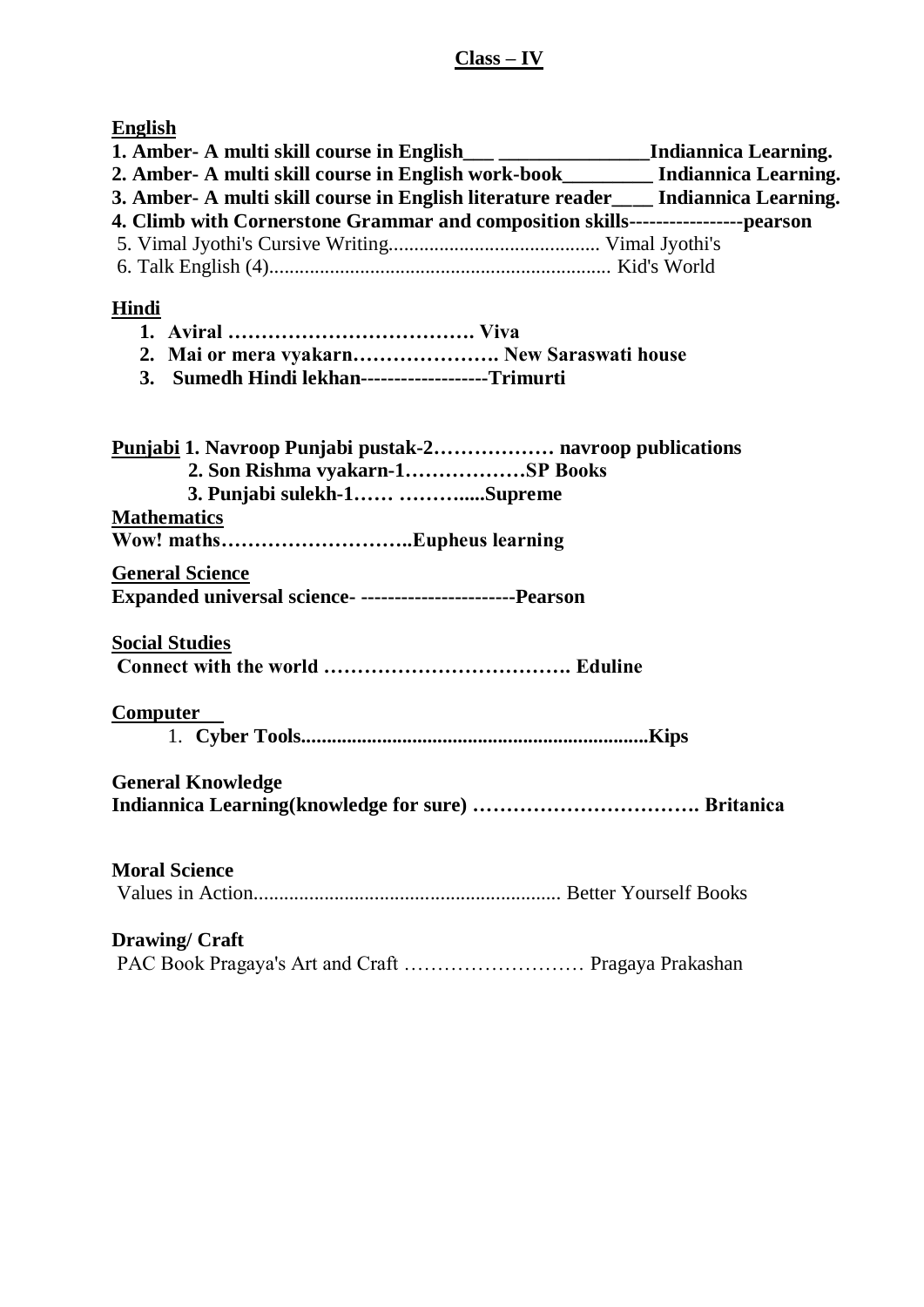# **Class- V**

|                        | <b>English</b> 1. Gulmohar (language for life)  Orient Black Swan |                                               |
|------------------------|-------------------------------------------------------------------|-----------------------------------------------|
|                        |                                                                   | 2. Grammar Language Skills  Orient Black Swan |
|                        |                                                                   |                                               |
|                        |                                                                   |                                               |
|                        | 5. Grammar connect-5 -------------------------- blueprint         |                                               |
| Hindi                  |                                                                   |                                               |
|                        | 1. Pavni: Pathpustak  Blueprint                                   |                                               |
|                        | 2. Shanshodhit surbhika Eupheus learning                          |                                               |
|                        | 3. Sumedh Hindi lekhan---------------------------Trimurti         |                                               |
|                        |                                                                   |                                               |
|                        | <b>Punjabi</b> 1. Navroop Punjabi pustak- navroop publications    |                                               |
|                        | 2. Son Rishma vyakarn-3SP Books                                   |                                               |
|                        | 3. Punjabi sulekh-2 Supreme                                       |                                               |
| <b>Mathematics</b>     |                                                                   |                                               |
|                        |                                                                   |                                               |
|                        |                                                                   |                                               |
| <b>General Science</b> |                                                                   |                                               |
|                        | 1. Expanded universal science- -------------------------Pearson   |                                               |
|                        |                                                                   |                                               |
| <b>Social Studies</b>  | Excellence in social science  Prachi                              |                                               |
|                        |                                                                   |                                               |
| <u>Computer</u>        |                                                                   |                                               |
|                        |                                                                   |                                               |
|                        |                                                                   |                                               |
|                        | <u>General Knowledge</u>                                          |                                               |
|                        |                                                                   |                                               |
|                        | New General knowledge  Cordova                                    |                                               |
| <b>Moral Science</b>   |                                                                   |                                               |
|                        |                                                                   |                                               |
|                        |                                                                   |                                               |
| <b>Drawing/Craft</b>   |                                                                   |                                               |
|                        |                                                                   |                                               |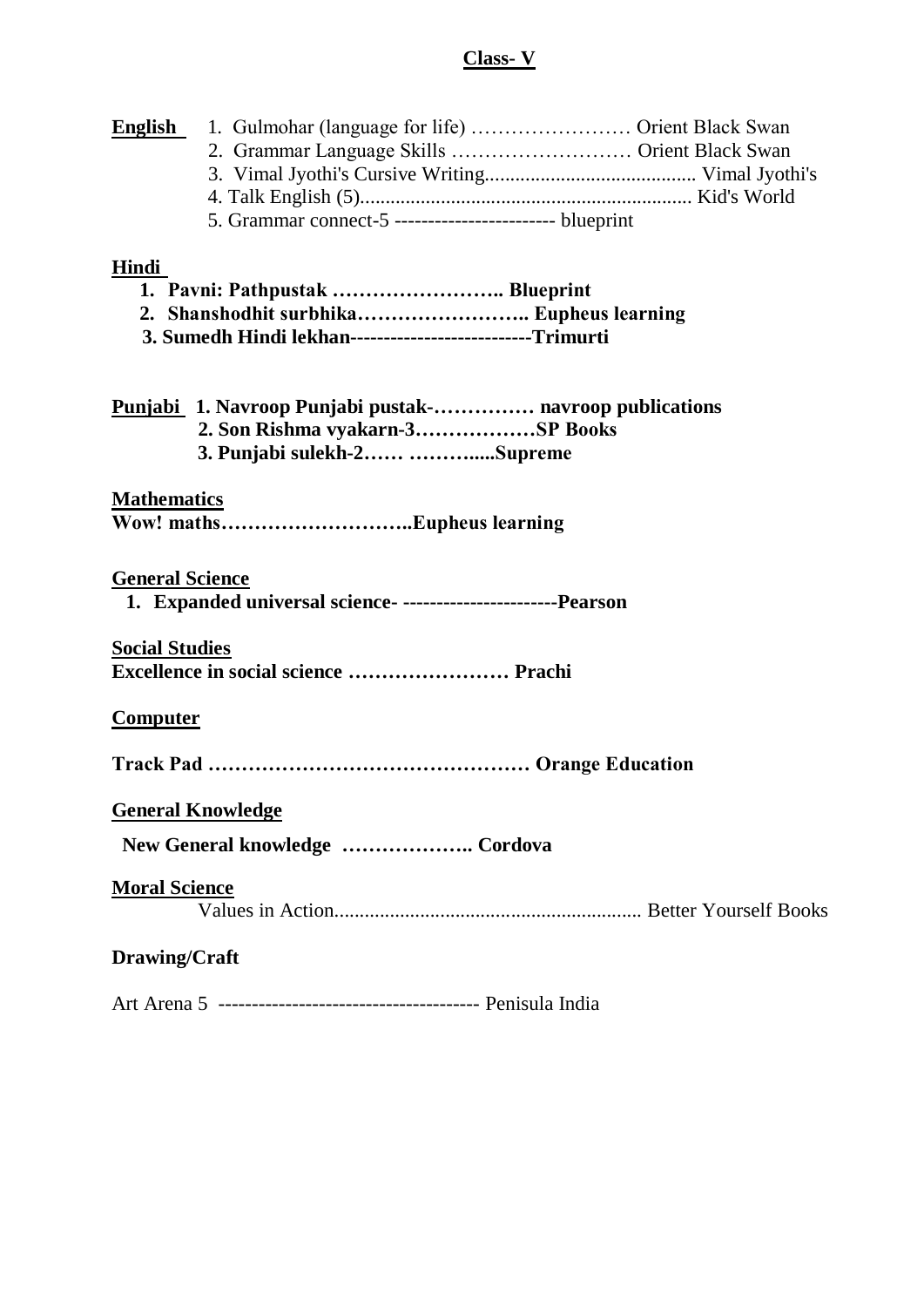# **Class- VI**

| <b>English</b>           | 1.<br>Grammar Language Skills  Orient Black Swan<br>2.<br>3.                                                                                                                   |
|--------------------------|--------------------------------------------------------------------------------------------------------------------------------------------------------------------------------|
|                          | 4.                                                                                                                                                                             |
|                          | 5.                                                                                                                                                                             |
|                          | 6.<br><b>NCERT</b>                                                                                                                                                             |
|                          | 7. Grammar connect-6 ------------------------- blueprint                                                                                                                       |
| Hindi                    | 1. Pavni: Pathpustak  Blueprint<br>2. Shanshodhit surbhika Eupheus learning<br>3. Sunheri Moti ----------------------------- wow publication<br>4. Basant-6 ------------ NCERT |
|                          | 2. Son Rishma vyakarn-6SP Books<br>3. Punjabi sulekh-3 Supreme                                                                                                                 |
| <b>Mathematics</b>       |                                                                                                                                                                                |
|                          |                                                                                                                                                                                |
|                          | <b>NCERT</b>                                                                                                                                                                   |
| <b>General Science</b>   | NCERT Lab Manual Full Mark                                                                                                                                                     |
| <b>Social Studies</b>    |                                                                                                                                                                                |
| NCERT,                   |                                                                                                                                                                                |
|                          |                                                                                                                                                                                |
| <b>Computer</b>          |                                                                                                                                                                                |
|                          |                                                                                                                                                                                |
| <b>General Knowledge</b> | New General knowledge  Cordova Moral Science                                                                                                                                   |
| <b>Drawing</b>           |                                                                                                                                                                                |
|                          |                                                                                                                                                                                |
|                          | Lab Manual (6) MathsRachna sagar                                                                                                                                               |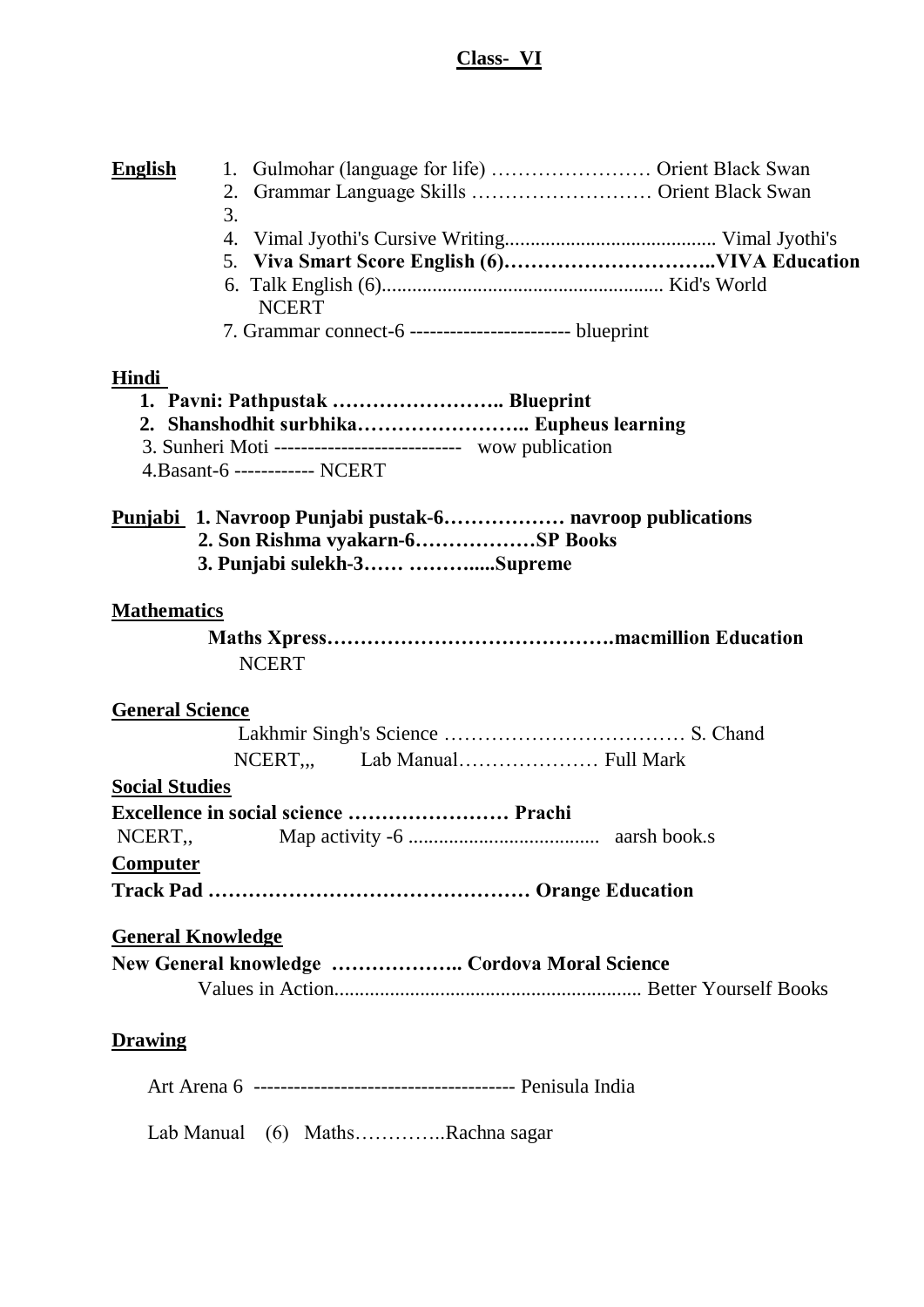### **Class – VII**

| <b>English</b>           |                                                                                        |                                               |
|--------------------------|----------------------------------------------------------------------------------------|-----------------------------------------------|
|                          |                                                                                        | 2. Grammar Language Skills  Orient Black Swan |
|                          |                                                                                        |                                               |
|                          |                                                                                        |                                               |
|                          | 5.                                                                                     |                                               |
|                          | <b>NCERT</b>                                                                           |                                               |
|                          |                                                                                        |                                               |
| <u>Hindi</u>             |                                                                                        |                                               |
|                          |                                                                                        |                                               |
|                          | 2. Shanshodhit surbhika Eupheus learning                                               |                                               |
|                          | <b>3.</b> 3. Sunheri Moti ---------------------------- wow publication<br><b>NCERT</b> |                                               |
|                          |                                                                                        |                                               |
|                          | 2. Son Rishma vyakarn-7SP Books                                                        |                                               |
|                          | 3. Punjabi sulekh-4 Supreme                                                            |                                               |
| <b>Mathematics</b>       |                                                                                        |                                               |
|                          |                                                                                        |                                               |
|                          | <b>NCERT</b>                                                                           |                                               |
| <b>General Science</b>   |                                                                                        |                                               |
|                          |                                                                                        |                                               |
|                          | NCERT, Lab Manual Science Full marks                                                   |                                               |
| <b>Social Studies</b>    |                                                                                        |                                               |
|                          |                                                                                        |                                               |
|                          |                                                                                        | aarsh book.s                                  |
| <b>NCERT</b>             |                                                                                        |                                               |
| <b>Computer</b>          |                                                                                        |                                               |
|                          |                                                                                        |                                               |
| <b>General Knowledge</b> |                                                                                        |                                               |
|                          | New General knowledge  Cordova                                                         |                                               |
| <b>Moral Science</b>     |                                                                                        |                                               |
|                          |                                                                                        |                                               |
| Drawing                  |                                                                                        |                                               |
|                          |                                                                                        |                                               |
|                          |                                                                                        |                                               |
|                          |                                                                                        |                                               |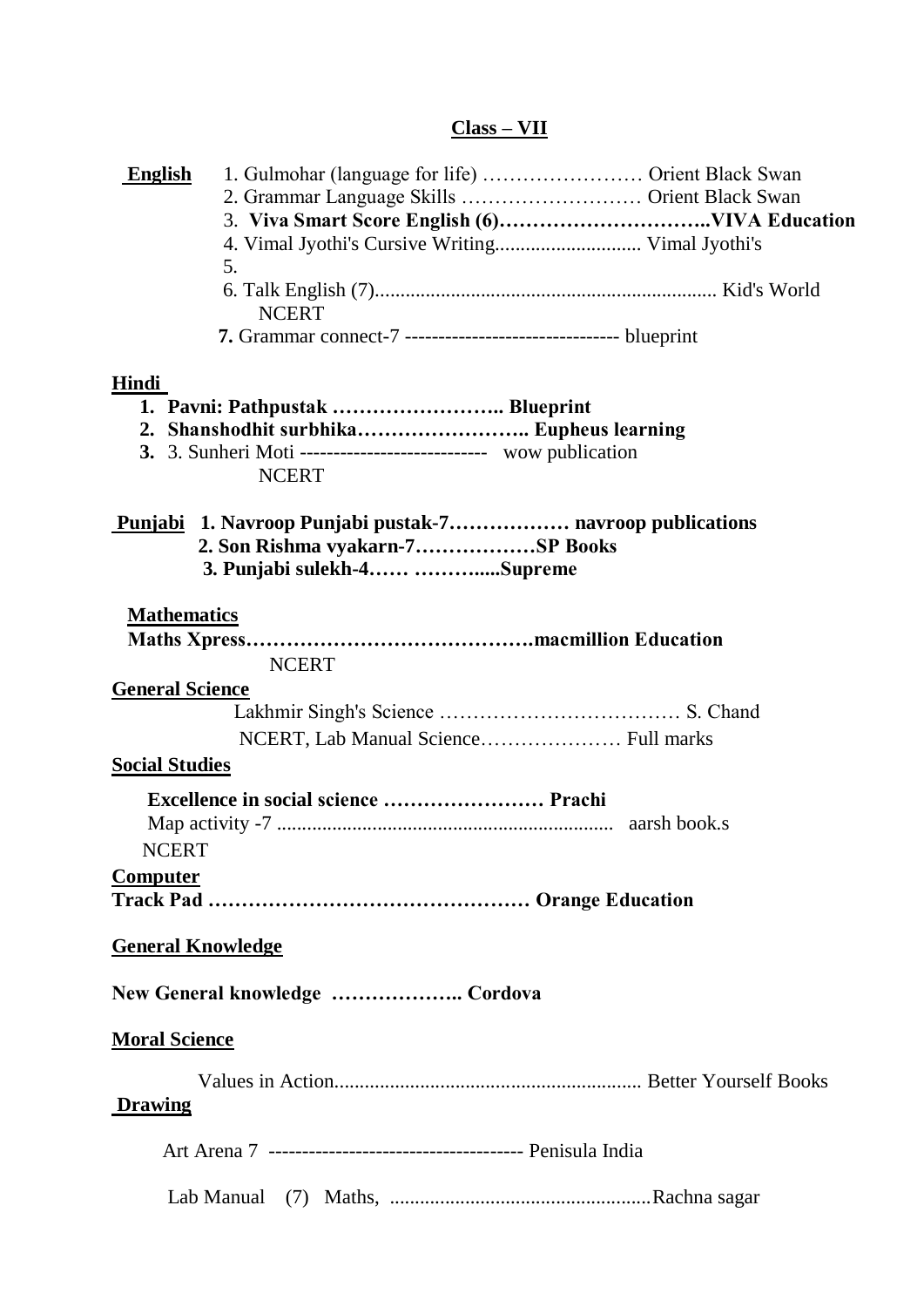# **Class – VIII**

| <b>English</b>         | 1. Gulmohar (language for life)  Orient Black Swan                 |
|------------------------|--------------------------------------------------------------------|
|                        | 2. Grammar Language Skills  Orient Black Swan                      |
|                        | 3.                                                                 |
|                        | 4.                                                                 |
|                        | 5.                                                                 |
|                        | 6.<br><b>NCERT</b>                                                 |
|                        | 7. Grammar connect-8 ------------------------- blueprint           |
| Hindi                  |                                                                    |
|                        | 1. Pavni: Pathpustak  Blueprint                                    |
|                        | 2. Shanshodhit surbhika Eupheus learning                           |
|                        | <b>3.</b> Sunheri Moti --------------------------- wow publication |
|                        | <b>NCERT</b>                                                       |
| Punjabi                | 1. Navroop Punjabi pustak-8 navroop publications                   |
|                        | 2. Son Rishma vyakarn-8SP Books                                    |
|                        | 3. Punjabi sulekh-5 Supreme                                        |
| <b>Mathematics</b>     |                                                                    |
|                        |                                                                    |
|                        | <b>NCERT</b>                                                       |
|                        |                                                                    |
| <b>General Science</b> |                                                                    |
|                        |                                                                    |
|                        | <b>NCERT</b>                                                       |
|                        |                                                                    |
| <b>Social Studies</b>  |                                                                    |
|                        | Excellence in social science  Prachi                               |
|                        |                                                                    |
|                        |                                                                    |
|                        | <b>NCERT</b>                                                       |
| <b>Computer</b>        |                                                                    |
|                        |                                                                    |
|                        | <b>General Knowledge</b>                                           |
|                        |                                                                    |
|                        | New General knowledge  Cordova                                     |
| <b>Moral Science</b>   |                                                                    |
|                        |                                                                    |
|                        |                                                                    |
| <b>Drawing</b>         |                                                                    |
|                        |                                                                    |
|                        |                                                                    |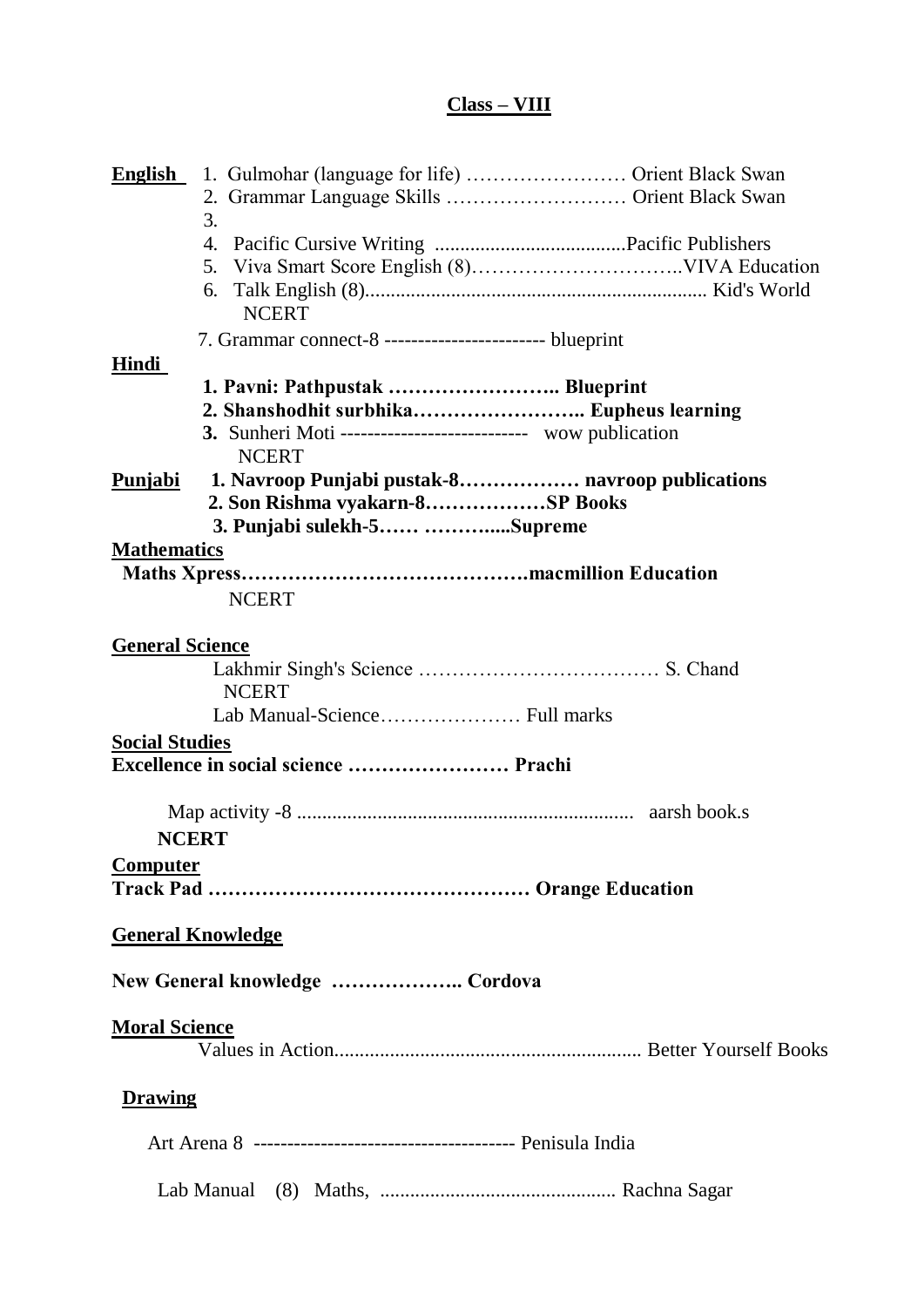#### **Class – IX**

#### **English**

**NCERT** Essentials of English Grammar and Composition 9 ............ Sultan Chand

### **Hindi**

NCERT

#### **Punjabi**

NCERT

Punjabi viakaran and likhat Rachna………….Narinder Singh Duggle,Jasbir Kaur

#### **Mathematics**

**NCERT** 

# **General Science NCERT**

# **Social Studies**

**NCERT** 

### **Computer**

| Together with English Part-9Rachna Sagar |  |
|------------------------------------------|--|
| <b>Moral Science</b>                     |  |
|                                          |  |
|                                          |  |